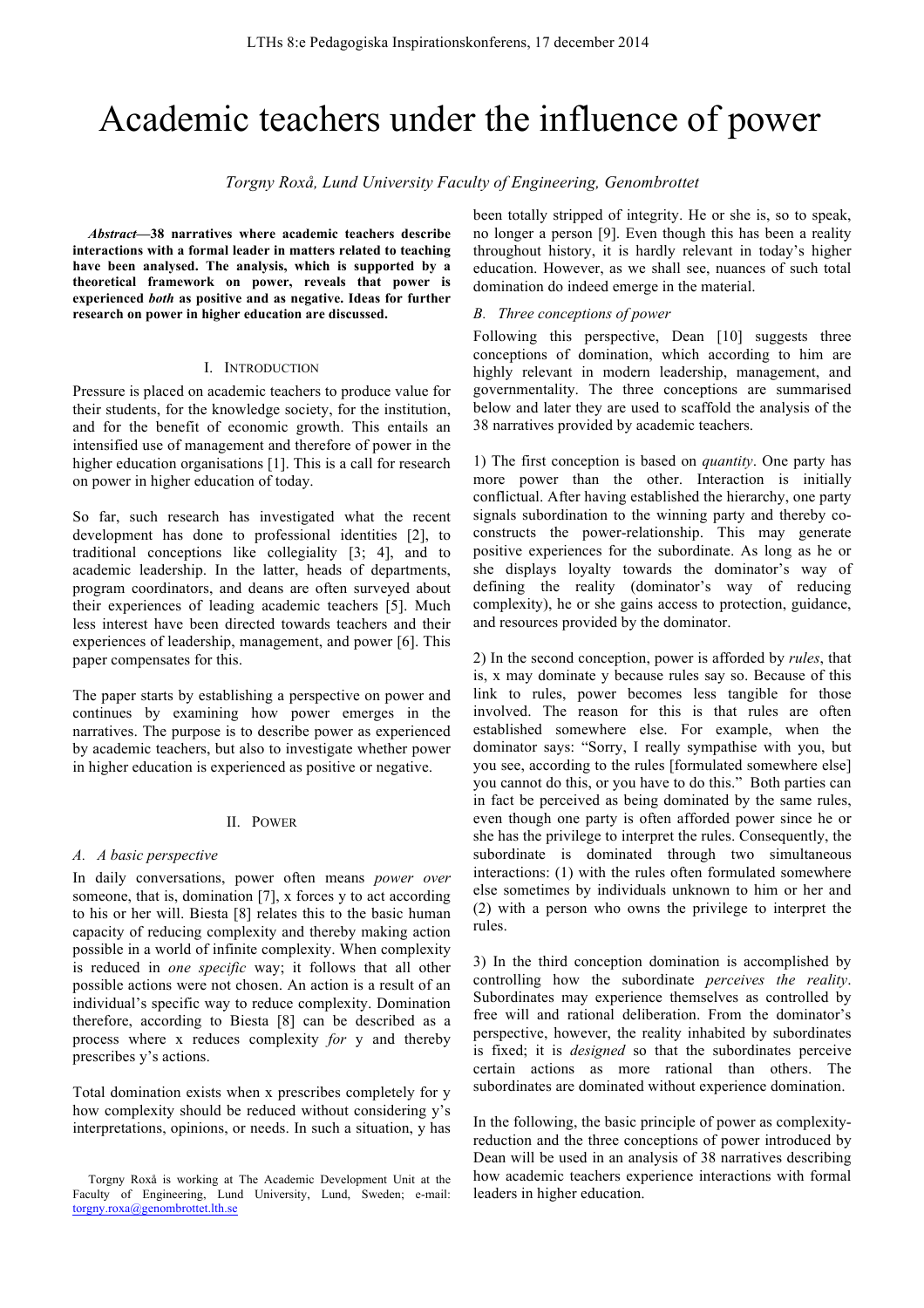## *C. Focused questions are:*

- How do experiences of power and domination emerge through the narratives?
- Are these experiences viewed as negative or positive?
- How do the experiences relate to the three conceptions provided by Dean?
- Is power as complexity-reduction a useful perspective when studying the experience of power in higher education?

## III. METHOD

## *A. Sample*

Narratives were collected from academic teachers through the instruction: "You are asked to write about a situation in which you had a direct encounter with a formal leader in a matter related to teaching and learning in higher education. That experience may be positive or negative. There is no specific length or kind of experience, so please select one to reflect on." In addition, the narrators were instructed to provide a brief context, a description of what happened, what they felt, and what they now think about the situation. Narratives were almost entirely collected through email. (A few exceptions meant that the narrators were interviewed and the narratives written down as a result of the interview.) The narratives varied in length from a few lines to several pages.

The narrators were all active as academic teachers in universities in six countries, representing four continents. They were approached in different ways. Their respective experience of being an academic teacher varied in length; some worked at research-intensive institutions while others was active in teaching-only institutions. Despite these variations, they all shared the experience of being trained as academics and of being teachers in academic contexts. The leaders they portrayed in the narratives were heads of departments, program coordinators, deans, or any other leader, such as a professor in the discipline.

#### *B. Narrative inquiry*

Within the context of qualitative methodology, narrative inquiry is seen as particularly appropriate in researching how people make sense of their lives by selecting and arranging information about noteworthy episodes [11]. Narratives "not only pass on information" but they also "crystallize or define an issue, view, stance or perspective" [12, p 553]. More than mere data, narratives package experience as stories with an attached personal meaning [13]. Pitfalls linked to narrative inquiry originate from the fact that the narrator uses only his or her perspective. This narrows the perspective and often fails to uncover causes for actions other than those perceived by the narrator. Furthermore, narratives seldom problematize the perspective of the narrator [14]. Therefore, narrative inquiry often produces rich data and communicates the narrator's personal meaning and interpretations. However, it is likely that the situations described would appear different if the narrative were collected from the other end of the interaction.

In this particular project, the narratives are searched for aspects of power and domination revealed in the specific interaction described by the narrators. It is assumed that the narratives do contain enough material for an analysis of

power. Further problematization is linked to the theoretical perspective introduced above.

## IV. FINDINGS

Thirty-eight narratives all written in English were collected from seven universities in six countries across four continents. The length varied from a few lines up to six pages. 20 narratives described negative experiences, 16 positive, and two neutral [15]. In short, the narratives varied from extremely negative experiences obviously leaving scars in memories, sometimes for decades, to extremely positive experiences with lifelong developmental effects.

## *A. Descriptive analysis*

The material is presented below as excerpts from six narratives representing the breadth of the material. The six excerpts are first presented in detail and are subsequently arranged in relation to Dean's [10] three conceptions.

## *Excerpt 1.*

*"My narrative begins by recounting an event from one of the first meetings I attended in my new department. [A colleague presented impressions from a teaching and learning conference.] During his presentation, he twice mentioned this: conference speakers had stressed that it was important to set high expectations for students; moreover, it was held, students responded well to high expectations. /---/* 

*The others cast their eyes down and attendees began to look afraid. At the second utterance, he also looked as if he were about to be sent to the guillotine. This puzzled me. I looked at the head of the department. She styled herself as a promoter of innovative education, and she was staring at the speaker with a look of fury. Her lips curled and she glared at him. It was not a hot glare but a cold glare. The phrase 'glacial disdain' came to mind. I could tell that she knew everyone else was very nervous and that she wanted him and others to know that this was a forbidden topic. When he finished, she said that she would re-consider for the future whether people would be permitted to share conference highlights without checking with her in advance on what was to be shared. The whole room full of 23 adults, most late middle-aged looked like frighten, chastened children. They all quickly scurried from the room and hid in their offices.*

#### */---/*

*Censorship and totalitarianism, toadyism and purges were the norms for a few years.*

*/---/*

*I found that we followers were also responsible for regressing to child-like, spineless, even terrified drones." (Narrator 7, negative)*

## *Excerpt 2.*

*"The school, a professional one, had not yet been accredited since the program was too new, but the intention was to have it accredited by the time the first class graduated – a huge undertaking. /---/ A major player in all this was the dean and more directly the department chair. This chair was an outstanding teacher who made the most complex both understandable and extremely interesting. I was expected to teach content she had formerly taught while she moved into upper division courses. It was my relationship with this department chair that solidified my*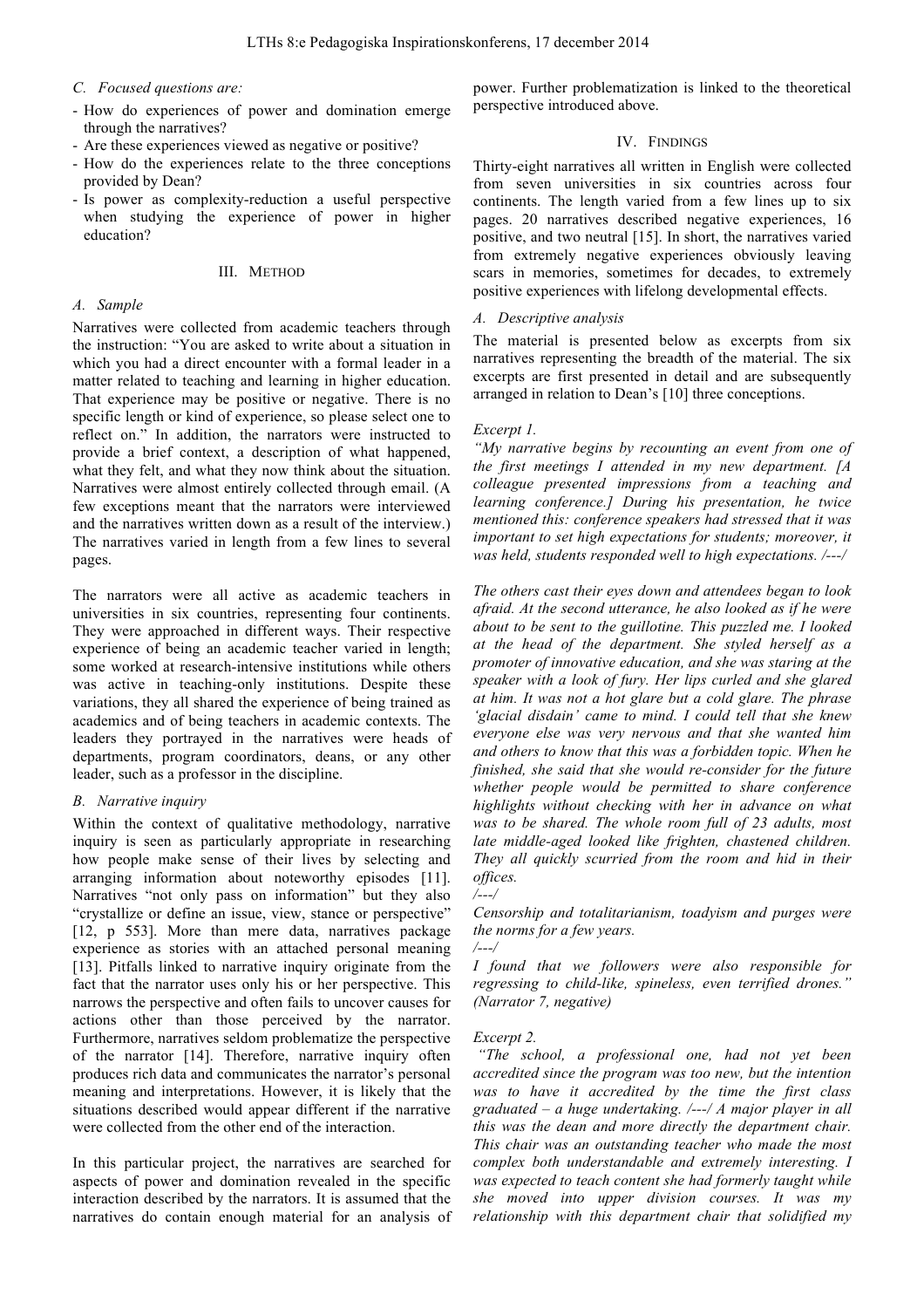*love for working with students and teaching in a university program. She led by directly assisting and by example. Always prepared for meetings within the school and university, the agenda was clear and followed, her contributions well referenced and presented. Objectively and careful listening were consistently evidenced. /---/ She helped me in the same way – opening her classes to me to observe when I was not otherwise engaged, answering question, sitting in on my classes for support, not evaluating. /---/She asked my opinions and assessment and trusted my input.* 

*Now, I see this former department chair as one of the most important influences in my adult life. She remains an inspiration during good teaching times and bad." (Narrator 22, positive)*

As is illustrated, power has a strong effect on the narrator. Power is also relational since the parties involved coconstruct the situation where power and domination is established. It is also clear that the experience of power in higher education can be both negative and positive.

Since the narratives describe series of events it becomes clear that power and domination always have a history; they are constructed as a continuation of previous events.

## *Excerpt 3 (positive).*

*"The two [previous] leaders socialised with some staff outside business hours and these conversations also became part of the corridor talk audible to other staff. /---/ Some staff were praised frequently in staff meetings for the work they did, whilst other were not. /---/ The workplace climate has some toxic undercurrents.*

*The [new] leader's dialogue consistently focused on doing business well. /---/ The leader relocated office into the shared workspace where the corridor gossip had become par of (sic) the course for quite some time prior to the new leader's arrival. The gossip stopped immediately when the leader relocated. This leader was task focused, knowledgeable and able to share inclusive visions for making quality improvements. The leader distributed high expectations more equally amongst staff than had been the case previously with the other two leaders. /---/ The impact this change had on me was one of relief, and of slow return of enjoyment in doing my work without paranoia about office politics.* 

*The treatment from previous leaders evoked personal feelings of distrust and shame /---/ The new leader leads by example. There are no bells or whistles, but rather a collegial approach to continuous improvement to our courses and settings." (narrator 21, positive)*

In this narrative, it is clear that the method enforces the narrator's interpretations of events. We learn nothing about possible historic rivalry between members of the office at hand, or any other potential causes of the initially negative situation. Instead the situation is interpreted by the narrator. Narratives are thus always edited material; they are dramaturgically designed. Future research on power can enrich the result by collecting narratives from both sides in the situation and comparing them.

Nevertheless, the narratives confirm the overall perspective suggested in the theory section, namely that domination can be described as a process where someone reduces complexity for someone else. In excerpt 1, power, as it was exercised by the dominator influenced what was possible to say by those present. In excerpts 2 and 3 the narrators experience that productive actions become possible thanks to the ways in which power was exercised. In excerpt 2, the narrator experienced personal growth and in excerpt 3 a destructive situation was transformed into one where constructive action became possible.

In excerpt 4 (below), formal leaders seek to change the narrator's interpretation of a situation.

#### *Excerpt 4.*

*"I caught a student outright plagiarizing an essay by cutting and pasting material from the web. /---/ I called the student into my office, and he was adamant that it was not cheating and he had done nothing wrong. I gave him zero on the assignment, as per my course outline. /---/* 

*The following week our VP (academic) [came] to my office to talk. It turned out that the students' father was a wellknown person in the town and knew the VP. He had called the VP to ask him to deal with the situation. The VP assured me that he was not reprimanding me and was only trying to clarify what had happened. But he also told me that this was a graduate student. /---/ I responded that I did not feel that this was any reason to 'forgive' plagiarism; on the contrary…. /---/ When I showed the VP the evidence, he agreed with me that it was indeed plagiarism and said he would tell the father so.* 

*At the time it did not occur to me that the VP's visit was totally inappropriate, since he tried to make it 'informal'. A personal visit from the VP over such matter is never really informal.* 

*In the event, the student did appeal, and shortly thereafter my department Chair asked me if I would take a walk with him to discuss the matter. He tried very hard to persuade me to drop the matter. /---/ I felt my academic integrity was at stake. /---/ I felt pressured, not only by his attempt to persuade me to say I had been wrong, but also by the fact that this conversation took place on a walk around the campus, not in my office or his, suggesting that is was just something to sweep under the carpet, not to be considered a 'formal' talk, but merely informal 'suggestion'. In the end the department Chair decided to deny the appeal /---/ he email me /---/ he realized that I was right.* 

*The incident has haunted me for more than ten years. /---/ I still feel slightly sick when I think about the situation." (narrator 15, negative)*

As already pointed out, domination entails a relationship where the receiving end often becomes involved personally. In excerpts1 and 2, above, the dominated part coconstructed the situation. In excerpt 4 on the other hand, the attempt to dominate is resisted, but even though the resistance was successful it did not protect the narrator from being affected negatively. Instead, the situation lingers on as a scar. Thus, experiences of power may cause strong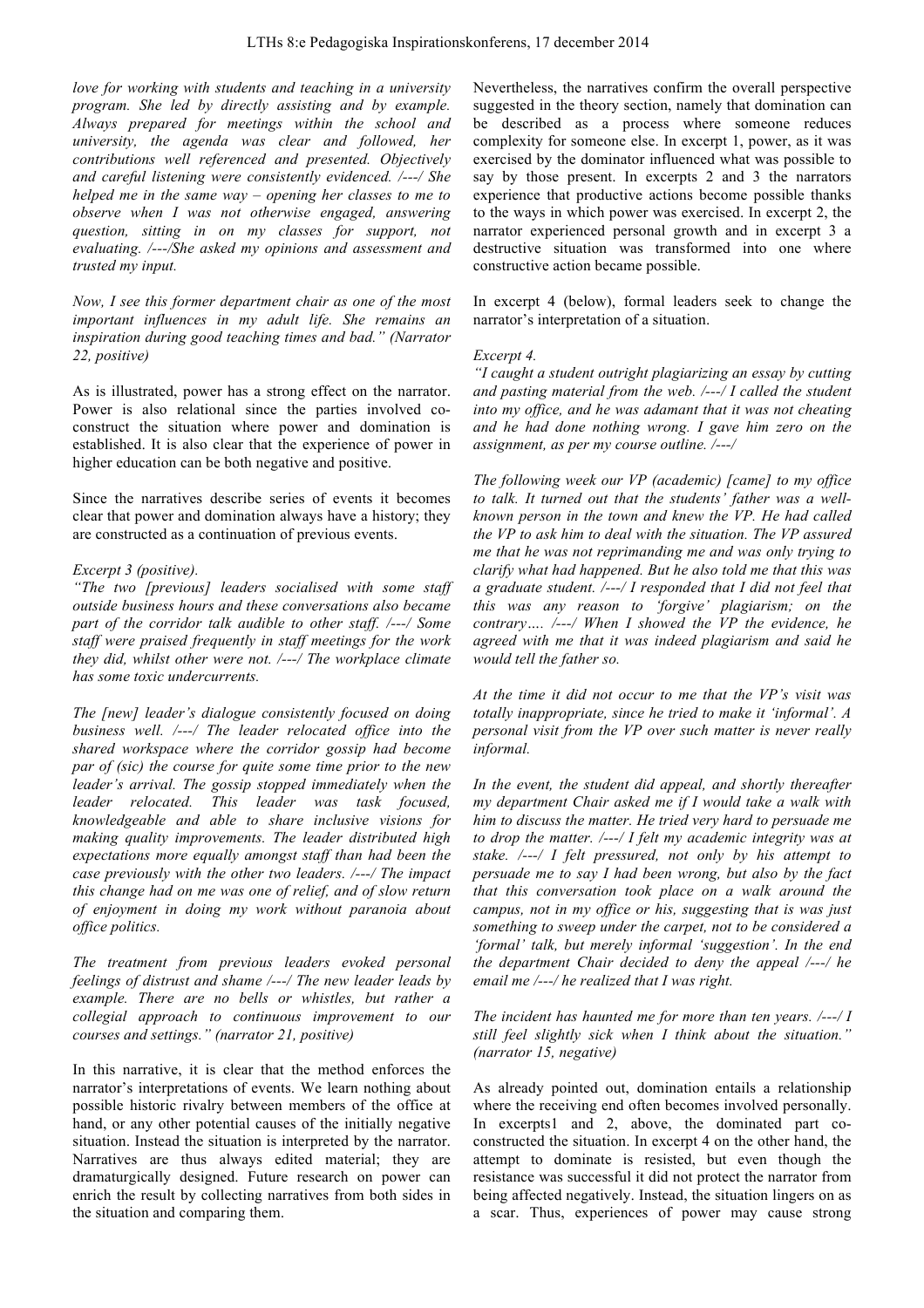reactions and are thereby likely to influence the individuals involved in the future.

However, this is not a general rule. Other narratives describe situations of power and domination in a more tranquil way.

# *Excerpt 5.*

*"I needed to turn in some data to the department chair regarding some assessment data my first year teaching. I was a bit overwhelmed by the idea, having had no prior experience in this arena. My department chair took me through a step by step process of writing a rubric to help me gather the information needed to report to the larger faculty. The students responded in a very positive manner having been given specific expectations. I was grateful for the guidance and continue to be so." (narrator 23, positive)*

# *Excerpt 6.*

*"I have been 'observed' a couple of times by my supervisor. Since my supervisor has had limited teaching experience, has never taught full-time, and has limited teaching pedagogy, having feedback is always 'interesting'.*

*For instance, this last time I taught a four-hour class. My supervisor observed for about an hour, and then left. When we had the observation review, my supervisor not only neglected to bring any notes taken during observation, we also got together nearly eight weeks later. We talked about the observation for about ten minutes, with most of it being me, and what I did after the supervisor left.*

*Because of situations like this, I do not give this individual much credit for knowledge or expertise in anything teaching or learning related. It also seems that because of the ego of this individual, having someone else come in (i.e. delegating the observation) would be more developmental for me. Unfortunately, this is not done, because as I understand it only deans can do the observation." (narrator 24, negative)*

Both these narratives indicate that power and domination can be less emotional.

## *B. The material through Dean's conceptions.*

The narratives illustrate well the three conceptions of power provided by Dean [10] (Table 1.). The initial analysis show that power and domination in higher education is established in interactions where one party is more forceful than the other and where the subordinate through his or her actions contributes to the maintenance of the power-relation. But dominations can also be established through a privilege to interpret rules. Lastly, domination is established through rearrangement of reality where the subordinate is influenced to interpret the reality in certain ways.

## V. DISCUSSION

Before entering a discussion about the results, it is important to stress that the narratives are bound to the present. Therefore they do not permit comparison with the past or predictions for the future. What this method allows us to see are experiences formulated by individuals in the way they choose to tell them. Narratives are also personal and restricted accordingly. Moreover, since the narrators are prompted with an open invitation emotionally charged situations will most likely be overrepresented in the

material. It is therefore likely that the material provides less insight in a regular everyday leadership where power is hardly recognised; a kind of leadership and use of power that might constitute general state of affairs.

Nevertheless, the material offers insight in how power can be experienced by academic teachers. Power is definitely doing things to them; but can be experienced as *both* a negative and a positive force. Many of the narratives describe how power result in positive experiences of personal growth or constructive handling of difficult situations. On the other hand, situations that leave scars for years to come are also described, as illustrated in excerpt 4: *"The incident has haunted me for more than ten years."* 

The results calls for a wider acceptance that power and the dominations it entails can, under certain conditions have a tremendously positive effects in higher education; a fact with potential implications for discussions about academic freedom. The material illustrates that being dominated is not always contradictory to academic freedom.

Some additional observations emerge in the material: We can see clear traces of power and experiences of domination through the three conceptions suggested by Dean. There are situations in the material where domination is established through processes where the subordinates accept their position and thereby co-constructs the situation as positive or negative. Reason for why this happens may vary. We also see interactions governed by rules established somewhere else and that one party in the interaction has the privilege and competence to interpret these rules and thereby is afforded power. Lastly, we can see how dominations is linked to establishment of or attempt to establish a worldview where the subordinate are likely, through rational deliberation to chose a certain by the dominator intended behaviour.

It would be interesting to see whether one of these three versions of domination increases over time in higher education. Perhaps the power and domination through rules have increased due to increased bureaucratisation. But it can also be argued that the discourse of economification has gained momentum and thereby encapsulated academic teachers in a certain worldview. Further research is needed.

Power and domination appears in the material as sometimes contradictory to and sometimes aligned with academic freedom. Sometimes academic teachers actively choose subordination. Power and domination is established in various ways. The above calls for further research focusing on the nature and the effects emerging from power and domination.

## ACKNOWLEDGMENT

Thanks to Jennie Billot, Daborah West, Lana Khong, Christina Skorobohacz, Shannon Murray, and Barbara Gayle for being part of the group initiating this research.

Thanks also to David Green for insightful suggestions.